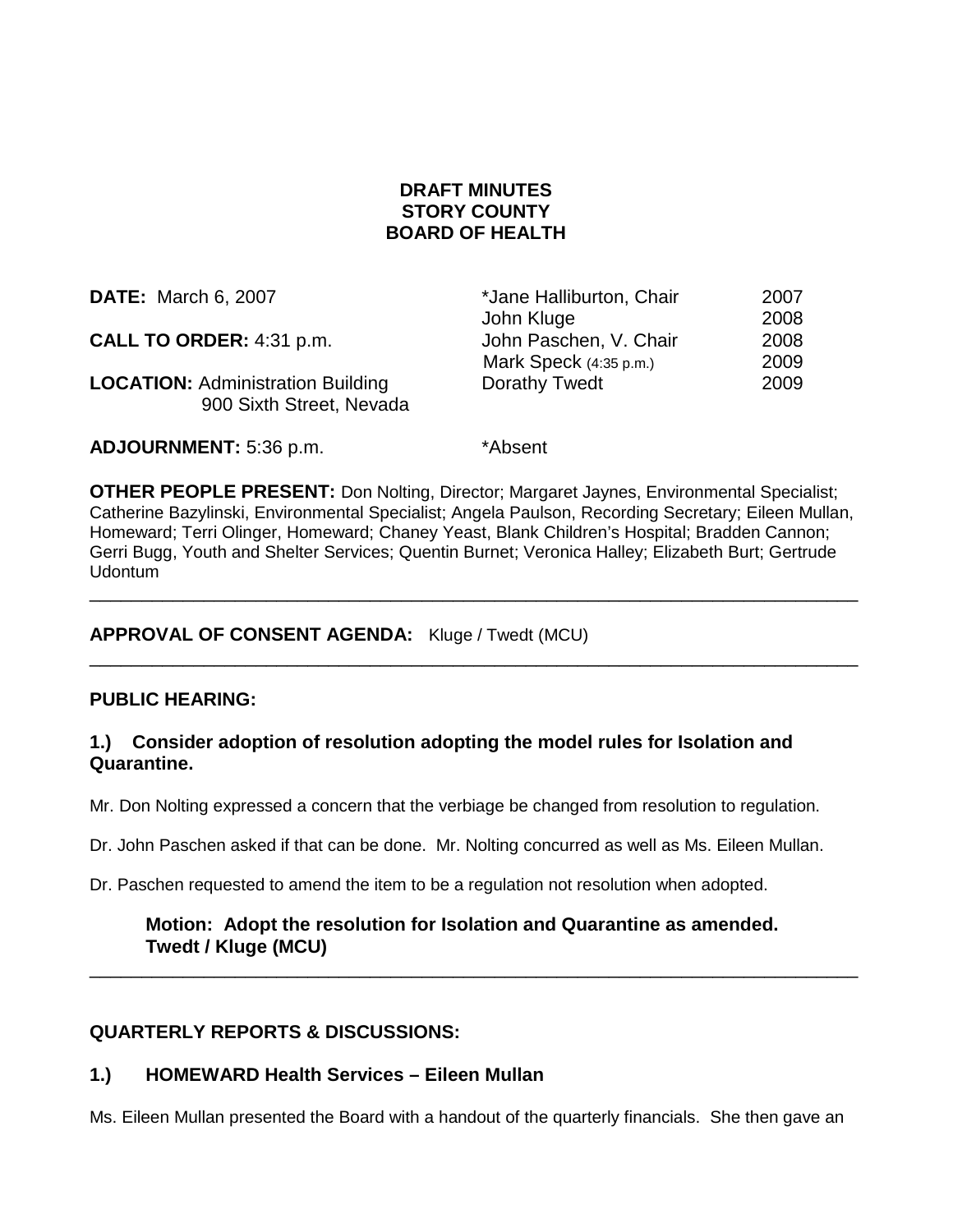overview of the numbers.

Dr. Paschen asked for clarification of the number of babies born in Story County. Noting that of the total babies born at Mary Greeley Medical Center, approximately two thirds of those are Story County residents. Ms. Mullan concurred.

Ms. Mullan added that the only funds accounted for are the public health funds.

Ms. Terri Olinger presented a brief report and handed out a copy of the report to the Board.

Ms. Olinger reported on the HPV vaccine and noted that each patient offered the vaccine accepted the vaccine. Ms. Olinger added that the patients offered the vaccine are girls from the age of nine (9) to the age of eighteen (18).

Ms. Olinger continued to discuss the report including the flu vaccine distribution, the lack of Tuberculosis cases reported, and other statistics.

Dr. Paschen asked if the flu numbers were up or down from last year. Ms. Olinger responded that the number of requests for the flu vaccine is higher than last year, adding that people are still requesting the vaccine.

Ms. Dorathy Twedt asked for clarification of the dosage for the pneumonia vaccine. Ms. Olinger explained that it is typically two (2) doses in a lifetime and further explained the exceptions to that generalization.

Ms. Olinger continued her report adding that bioterrorism planning has occupied much of their time lately and that many are trained at the ICS 200 level.

Ms. Olinger completed her report by adding that there was no lead reported. Dr. Paschen asked if that was for Boone and Story Counties. Ms. Olinger confirmed that it is.

Mr. Mark Speck asked for the cost of the HPV vaccine. Ms. Olinger responded that it is at the standard ten dollar (\$10.00) donation rate. Ms. Olinger asked Dr. Paschen the cost of each dose of the vaccine. Dr. Paschen responded that each dose is approximately two hundred dollars (\$200.00) and that three doses are required totaling six hundred dollars (\$600.00).

Dr. Paschen noted the new information recommending that children receive two flu shots their first year getting the vaccine and if they did not they should get two shots the second year. Dr. Paschen added that his clinic will continue to give flu vaccines to small children through at least March.

\_\_\_\_\_\_\_\_\_\_\_\_\_\_\_\_\_\_\_\_\_\_\_\_\_\_\_\_\_\_\_\_\_\_\_\_\_\_\_\_\_\_\_\_\_\_\_\_\_\_\_\_\_\_\_\_\_\_\_\_\_\_\_\_\_\_\_\_\_\_\_\_\_

# **2). Story County Health Department Regular Report – Don Nolting**

Mr. Don Nolting presented his report, as handed out to the Board prior to the meeting.

Mr. Nolting noted a decrease in activity this quarter attributed to the inclement weather.

Mr. Nolting informed the Board about the Public Health Conference being held on April  $3^{rd}$  and  $4^{th}$ .

Mr. Nolting continued with his report noting some state level regulation changes and NDPES rules as well.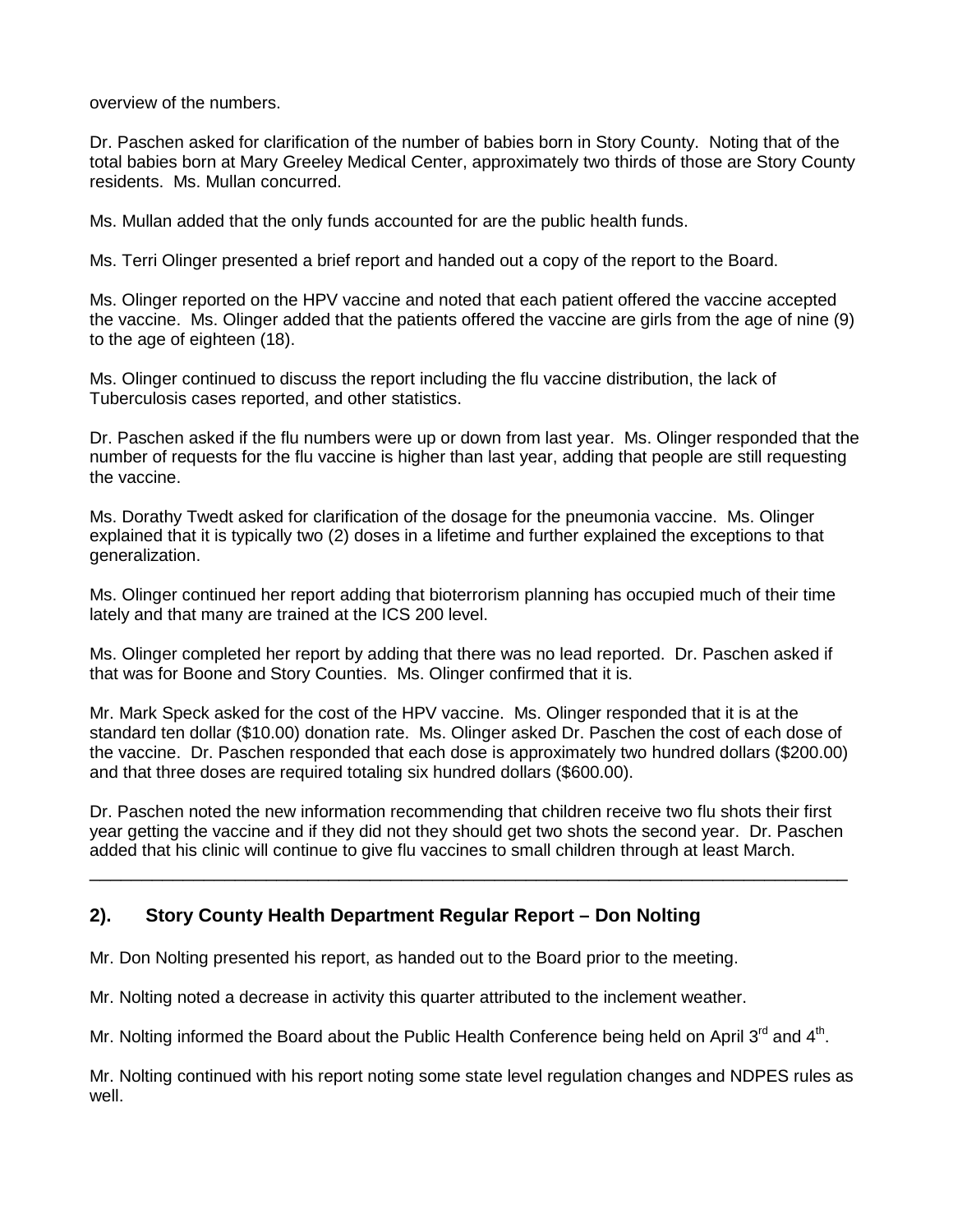Mr. Nolting added that the Rabies policy currently in place needs to be changed to a regulation and he intends to put that change on the next Board of Health agenda.

Dr. Paschen asked if the Board has the authority to read and act upon the regulation proposal both at the same meeting. Mr. Nolting affirmed that they can.

Dr. Kluge asked Mr. Nolting if he is aware of any suppliers of raw milk in the county. Mr. Nolting responded that he had not heard any reports of such activity since the 1970s.

Dr. Kluge explained a case of salmonella in Washington that has become an issue due to the increased interest in organic and natural foods. Mr. Nolting and the Board continued to discuss this example and the possible effects to Story County.

Dr. Kluge asked Mr. Nolting who is responsible for monitoring streams in Story County. Mr. Nolting and Ms. Margaret Jaynes responded that the county does and is expected to do so.

\_\_\_\_\_\_\_\_\_\_\_\_\_\_\_\_\_\_\_\_\_\_\_\_\_\_\_\_\_\_\_\_\_\_\_\_\_\_\_\_\_\_\_\_\_\_\_\_\_\_\_\_\_\_\_\_\_\_\_\_\_\_\_\_\_\_\_\_\_\_\_\_\_

## **3). Story County Tobacco Task Force – Gerri L. Bugg**

Ms. Gerri Bugg presented in the absence of Judie Hoffman. Ms. Bugg is a member of the Tobacco Task Force.

Ms. Bugg reported that the Tobacco Task Force submitted a resolution to all the cities and the county to pass a resolution supporting supplemental legislation to provide local control over smoking ordinances. The city of Ames, city of Colo and Story County Board of Supervisors have passed the resolution supporting the legislation. They anticipate the approval of the city of Story City as well.

Ms. Bugg added that they are working with school districts in the county to pass tobacco free policies. Ms. Bugg added that Nevada was the first school in the county to do so. In addition, Colo-NESCO and Collins-Maxwell are working to pass a policy as well. Ms. Bugg noted that Gilbert has indicated that they are choosing not to pass such an ordinance, but noted that they will strongly discourage the use of tobacco.

\_\_\_\_\_\_\_\_\_\_\_\_\_\_\_\_\_\_\_\_\_\_\_\_\_\_\_\_\_\_\_\_\_\_\_\_\_\_\_\_\_\_\_\_\_\_\_\_\_\_\_\_\_\_\_\_\_\_\_\_\_\_\_\_\_\_\_\_\_\_\_\_\_

Ms. Bugg also reported that they are working with community festivals to be tobacco free.

#### **4.) Youth and Shelter Services – Gerri L. Bugg**

Ms. Bugg identified the reports she distributed.

Ms. Bugg reviewed the statistics on the reports noting the schools that went up and down in usage of tobacco, alcohol and drugs.

The Board and Ms. Bugg discussed some individual results on the report more specifically.

Dr. Paschen asked Ms. Bugg about newborn drug screens and explained the struggle determining who to screen and the lack of guidance in such a dilemma. Ms. Bugg responded that research was just released in favor of the early detection of drugs in newborns.

Ms. Jaynes asked how dependable the results were when considering the answers are provided by teens themselves. Ms. Bugg responded that the survey has been given for over thirty (30) years and is designed to catch errors by asking the similar questions to catch inaccurate answers. Ms. Bugg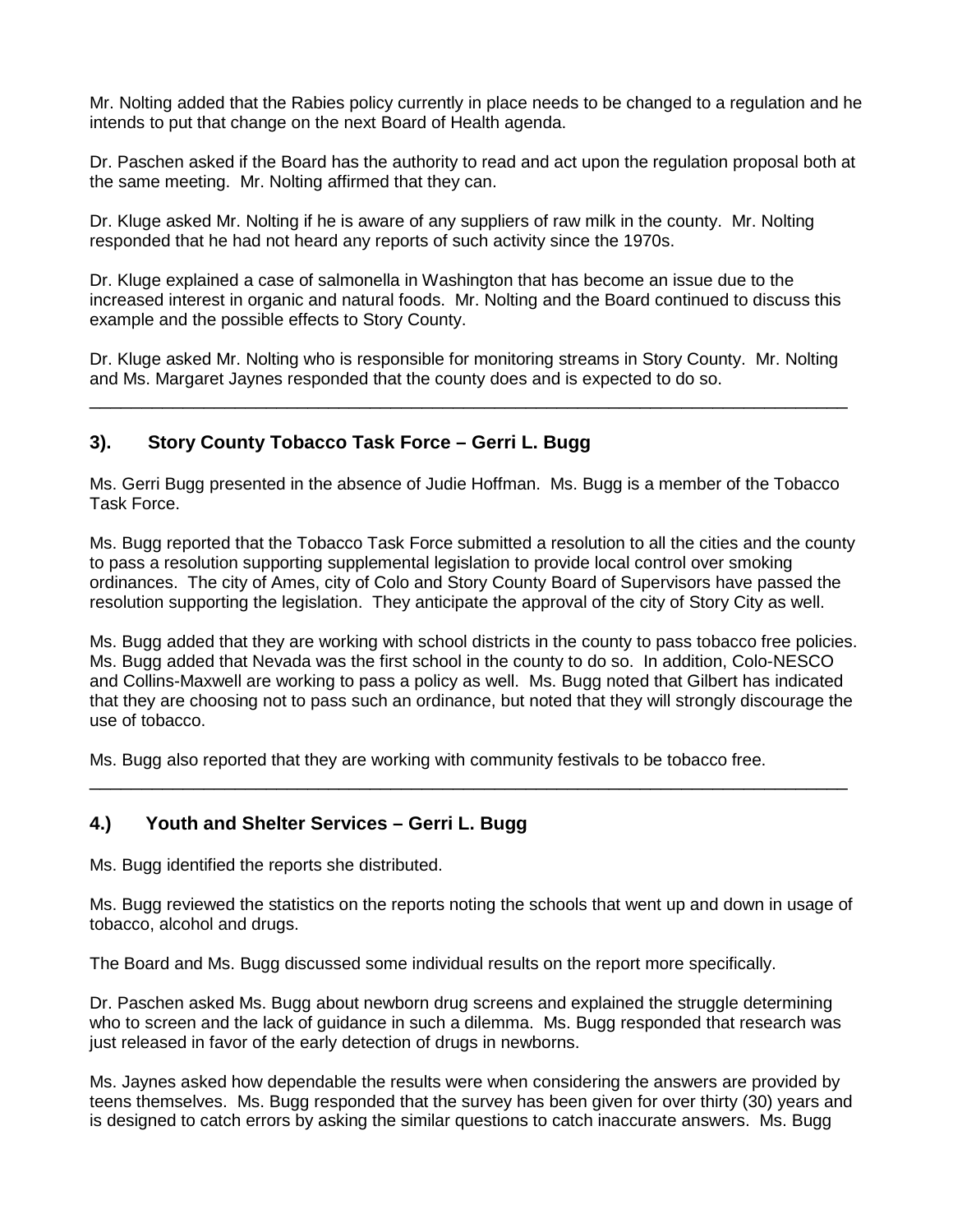added that the results from several surveys show trends and can follow the same kids for several years.

# **5.) Story County Environmental Health Emergency Response Plan Distribution & Discussion – Margaret Jaynes**

\_\_\_\_\_\_\_\_\_\_\_\_\_\_\_\_\_\_\_\_\_\_\_\_\_\_\_\_\_\_\_\_\_\_\_\_\_\_\_\_\_\_\_\_\_\_\_\_\_\_\_\_\_\_\_\_\_\_\_\_\_\_\_\_\_\_\_\_\_\_\_\_\_

Ms. Margaret Jaynes gave a brief presentation about the lengthy hand-out given to the Board.

Ms. Jaynes explained that the proposed plan would provide \$1,500.00 to the county and that the funds would be routed through Homeward.

Ms. Jaynes pointed out that the Health staff is NIMS compliant and have been certified in the two required NIMS certifications.

Ms. Jaynes added that the application is based upon template written for Minnesota.

Ms. Jaynes informed the Board of the May 1<sup>st</sup> deadline and explained the process for review and finalization of the application.

Ms. Jaynes noted that the appendix shows what equipment the county has, adding that the biggest shortfall is personal protection equipment.

\_\_\_\_\_\_\_\_\_\_\_\_\_\_\_\_\_\_\_\_\_\_\_\_\_\_\_\_\_\_\_\_\_\_\_\_\_\_\_\_\_\_\_\_\_\_\_\_\_\_\_\_\_\_\_\_\_\_\_\_\_\_\_\_\_\_\_\_\_\_\_\_\_

Ms. Jaynes added that if funds are awarded they must be used within the fiscal year.

#### **ADDITIONAL ITEMS:**

#### **1.) Election of Officers**

**Motion: Re-elect Jane Halliburton as chair and Dr. John Paschen as vice-chair.** Kluge / Speck (MCU)

#### **2.) Child Protection Centers – Chaney Yeast**

Ms. Chaney Yeast presented for Blank Children's Hospital in Des Moines. She distributed a brochure with other information to the Board.

\_\_\_\_\_\_\_\_\_\_\_\_\_\_\_\_\_\_\_\_\_\_\_\_\_\_\_\_\_\_\_\_\_\_\_\_\_\_\_\_\_\_\_\_\_\_\_\_\_\_\_\_\_\_\_\_\_\_\_\_\_\_\_\_\_\_\_\_\_\_\_\_\_

Ms. Yeast discussed the free training offered at the four (4) centers in Cedar Rapids, Des Moines, Sioux City, and Davenport.

Ms. Yeast emphasized that the center is a tool for investigators to help improve detection and prosecution of child related crimes. Ms. Yeast added that the center works with attorneys, sheriffs, human services and local police.

Ms. Yeast further explained the many ways that the center assists agencies and children while increasing convictions and helping the entire family.

Ms. Yeast reviewed the statistics of child abuse and neglect in Story County and then requested input from the Board of how the center can help Story County.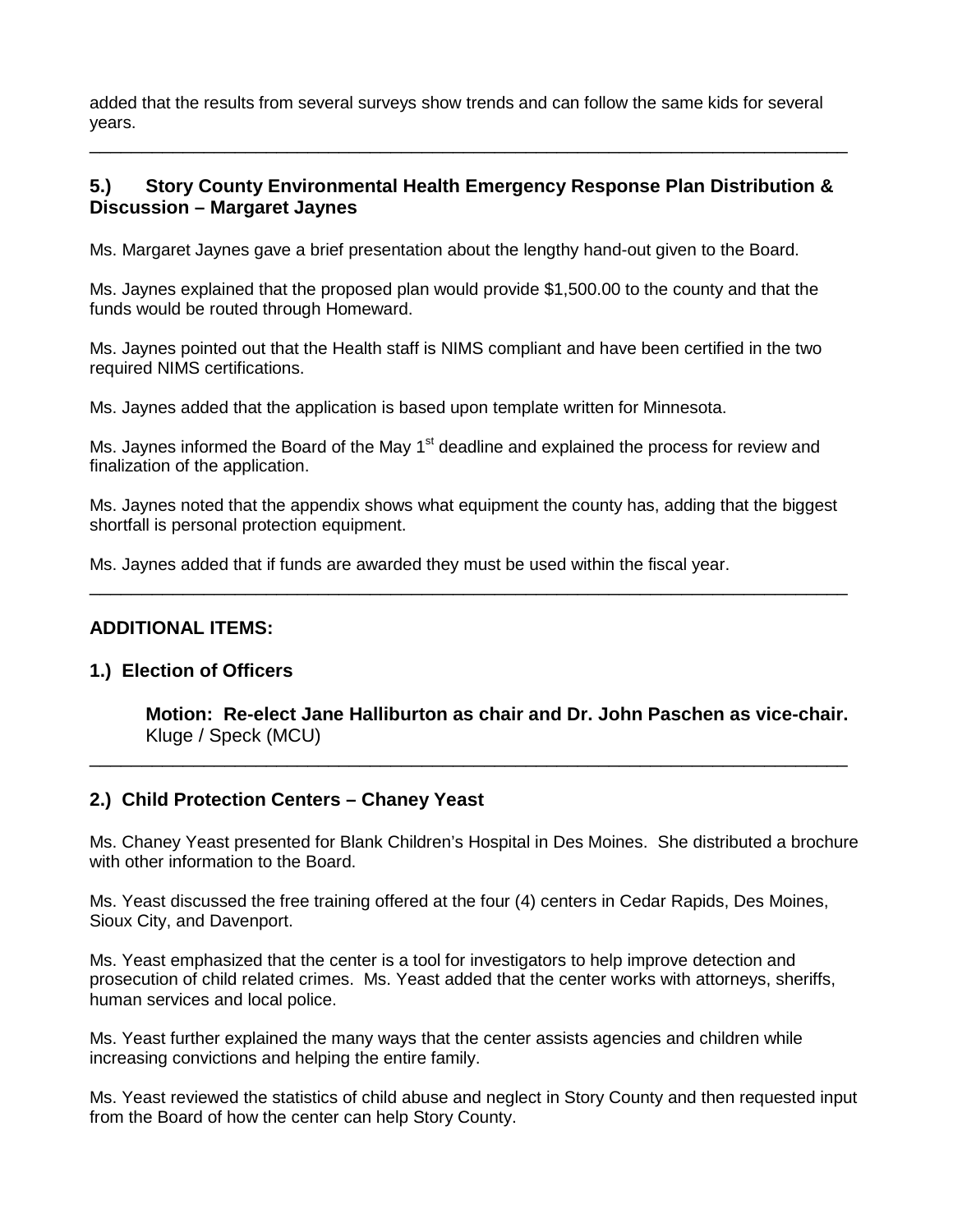Dr. Paschen discussed the current protocol of Mary Greeley Medical Center and how beneficial having the assistance of these professionals can be.

Dr. Paschen added that he would like more brochures and information sent to his office to help get the word out to the doctors and nurses who need it.

Dr. Paschen and Ms. Yeast discussed a Happy Bear program that was and is in existence.

Dr. Paschen recommended that a state-wide proposal be developed for post-natal drug testing to eliminate the inconsistency and difficulty in determining who to test and how often.

Ms. Yeast agreed with Dr. Paschen but noted how expensive the tests are and understands how difficult it is to determine who to test.

Mr. Speck asked if the brochures distributed to the Board are also distributed in schools. Ms. Yeast responded that they do not distribute these particular brochures, but they do have a different brochure that is designed more for families and schools that are distributed.

Ms. Yeast explained an example from Story County that emphasized how the coordination needed by law enforcement and schools needs to improve due to difficulties with authority and double questioning witnesses and victims.

Dr. Kluge suggested that Ms. Yeast also give a presentation to the Story County Empowerment Board. The Board all concurred that the recommendation was a very good idea.

Ms. Yeast discussed the Drug Endangered Children team with the Board.

#### **STAFF COMMENTS:**

None.

## **BOARD COMMENTS:**

Dr. Paschen read the note from Jane Halliburton that detailed a request to invite Todd Willert with Story County Medical Center to come meet with the Board about the proposal for the expansion of the medical center.

**ADJOURNMENT:** 5:36 p.m.